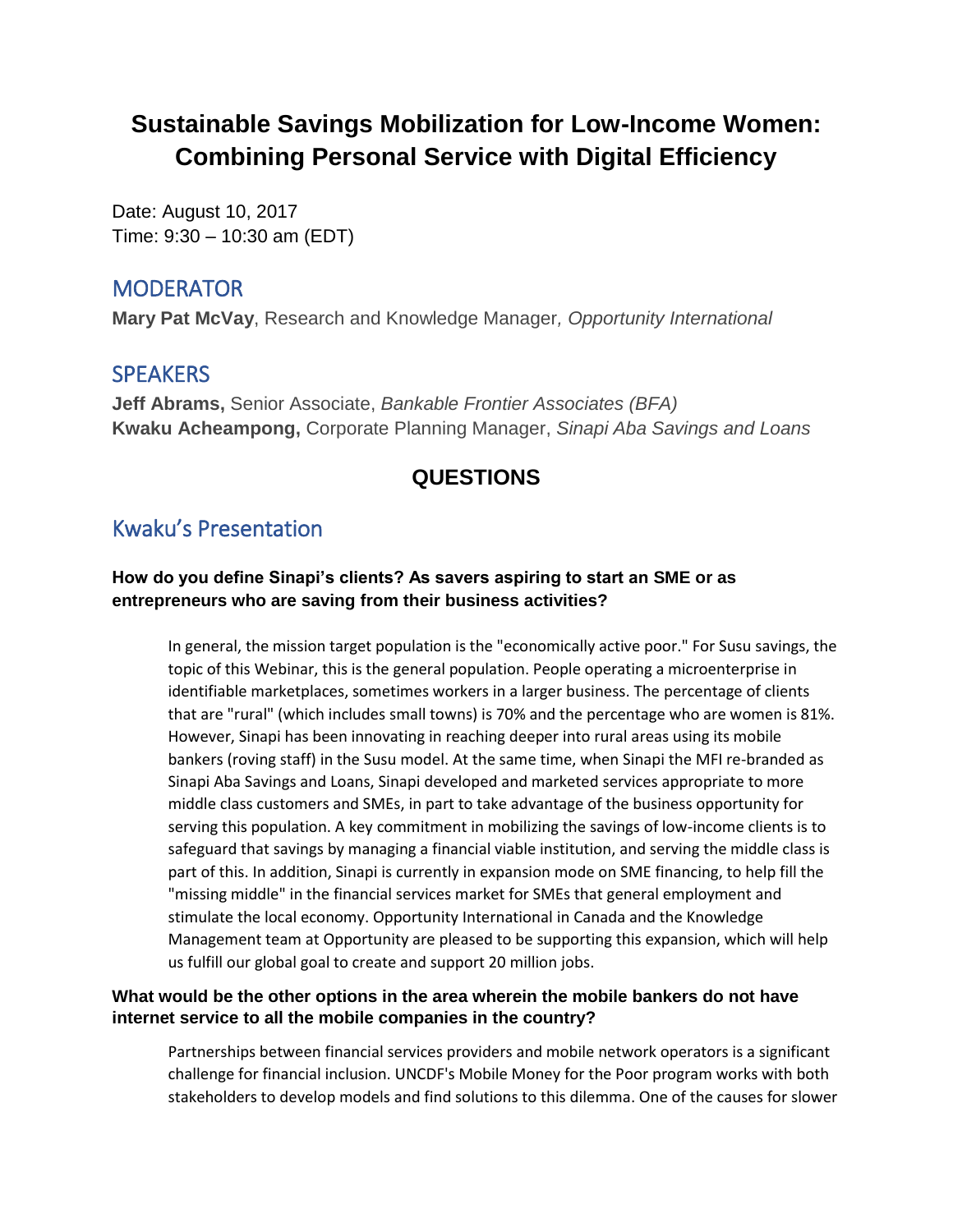then hoped-for role-out of digital solutions for Sinapi has been challenges in negotiating feasible terms with various MNOs – bearing in mind that different MNOs are stronger in some locations, and that networks have technical challenges from time to time. Because Sinapi established the paper-based system first, paper remains the back-up. In case of non-service for both MNOs on the phones used by mobile bankers, they always have paper receipts they can issue, and they submit these with the cash to the branch when their cash reaches a threshold amount, or at the end of the day.

### **Is the susu client from a different demographic or economic background than other clients? Are they from lower economic backgrounds? Are a higher percent female? How about rural?**

Susu clients represent the "typical" but diverse, historic client base of Sinapi Aba: the economically active poor. However, by offering great services with Susu savings, Sinapi attracted a significant number of new clients to whom Sinapi is now marketing credit services. So, with Susu, Sinapi was able both to offer a new services (door-step savings accounts) to existing customers, but also to attract new customers in the same basic demographic group. (Note: Sinapi is in the process of systematizing "social performance measurement" which includes client poverty level measurement using the Progress out of Poverty (PPI) tool. As of now, this data is only available for pilot branches and is not representative of all branches.) As end 2015 • 51% of savings clients were previously unbanked; 85% women; 74% rural, meaning being served out of a branch located in a town, rather than the major cities in Ghana.

### **What is the cost of digitizing the mobilization process on the client at Sinapi Aba & Opportunity?**

The investment cost in this situation is hard to estimate, because it was bundled with a significant institutional transformation from MFI to regulated Savings and Loans company, which in and of itself required major IT upgrading/investment. In addition, testing different technologies and systems and learning lessons takes a tool that – when building on what other institutions have learned – another institution won't encounter.

One purpose of digitization is to reduce the transaction costs overall, thus impacting the financial viability of the savings and loans business. This is not a "pass the cost on the customer" situation.

Initially, Sinapi was charging Susu savers to receive sms alerts affirming that their deposit was made, but later Sinapi eliminated that charge as it was unpopular with customers who are very price sensitive. In effect, digitizing Susu with the use of POS's to mobilize and sending confirmations through SMS alert comes at no cost to the customer.

#### **During the transformation process, how do you balance social and economic mission? What are the key challenges?**

Governance is really the key to maintaining this balance: having equal top pressure in both directions.

I refer you to the case study [@ www.opportunity.org/km](http://www.opportunity.org/km) for a very full discuss as this is the main theme of the transformation. One key is Sinapi's strong organizational culture of being a large, secure Christian family. Normally during transformations like this, there are significant staff layoffs. Sinapi laid off fewer than 20 employees. Instead, thanks to significant support from UNCDF and others, Sinapi re-trained and re-positioned staff. Sinapi views its staff as a significant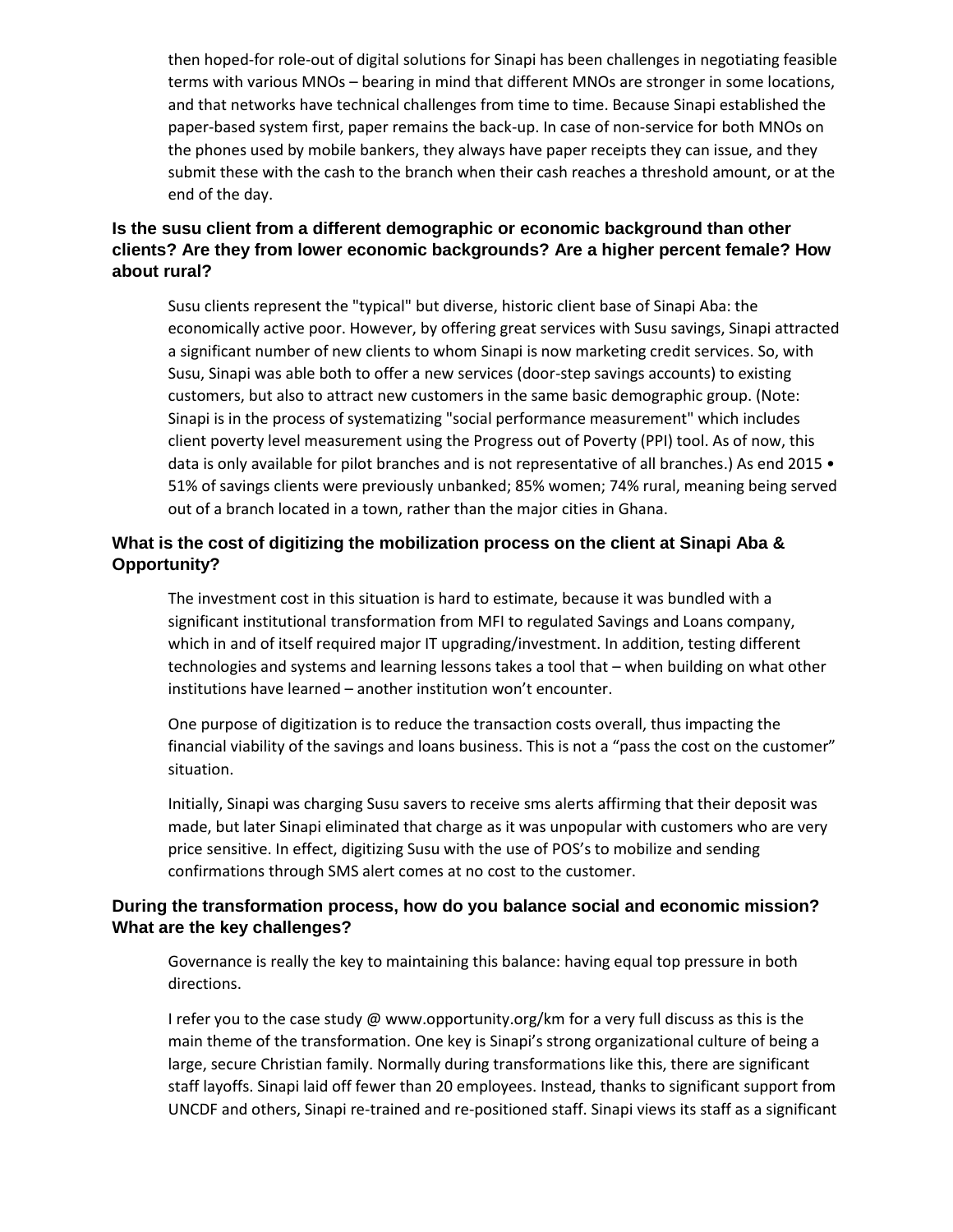asset and the founders on the board and senior staff promote this perspective. (BTW: the current CEO – Tony Fosu - started with Sinapi as a loan officer.)

In addition, Sinapi Aba Trust, an NGO, retained majority ownership of Sinapi Aba Savings and Loans, and the individuals who invested equity were linked to Sinapi Aba historically. External capital came in the form of loans from "impact investors" – so the original founders maintain ownership and control, and they hold Sinapi Savings and Loans to the mission.

At the same time, there are challenges. When mobilizing savings, institutions are rightly held accountable to the Central Bank to safeguard the savings through multiple financial measures including running at a profit, maintaining the right cash-flow and equity, etc. At the same time, "know your client" regulations became more strict. These business and regulatory pressures required greater "stringency" with staff and clients. Some historic clients felt the change, felt that Sinapi had become less flexible than before – for example, whereas staff may have had some leeway in the past to grant a longer grace period in case of a client facing personal challenges – that flexibility is now more limited. Whereas NGO partners and donors may be willing to receive a report a week late, the Central Bank charges significant fines for every day a financial report is late. This enhanced stringency required an adjustment in Sinapi culture, which is symbolized and communicated to staff and clients alike by Sinapi's change in dress code, which became more formal, in Sinapi's updated logo, Sinapi's new branch locations @ streetlevel, with visible signage, security, formal teller windows, etc. Yet, this increase in formality also came with the launch of Susu door-step savings so that all clients do not have to go to the more formal branch. So, these are some examples of how the balance played out, but fundamentally governance is key.

#### **How much does it cost the client to digitize the mobilization process? Are the clients paying more now as compared to previous charges?**

One purpose of digitization is to reduce the transaction costs overall, thus impacting the financial viability of the savings and loans business. This is not a "pass the cost on the customer" situation.

Initially, Sinapi was charging Susu savers to receive sms alerts affirming that their deposit was made, but later Sinapi eliminated that charge as it was unpopular with customers who are very price sensitive. In effect, digitizing Susu with the use of POS's to mobilize and sending confirmations through SMS alert comes at no cost to the customer.

#### **In the Susu Model, you target mostly market women. Is there any age bracket of those women?**

There is no particular target age bracket for the Susu Model. However, women within the working age of (25-65) patronize the product. We find that the biggest portion of the Susu book tend to come from middle aged women who are in their most productive ages.

**Do women that have taken part in this intervention graduate to be banked? How do you oppose this model to the savings groups models like SILC or VSLA? So, Susu clients have a bank account. This was not emphasized in the Webinar, but is explained in the case study in the UNCDF manual. Can you provide a link?**

First, Mobile Bankers help a client open a savings account. 51% of Susu clients (as of Dec 2015) were previously unbanked. So, it's a great service for stimulating financial inclusion in that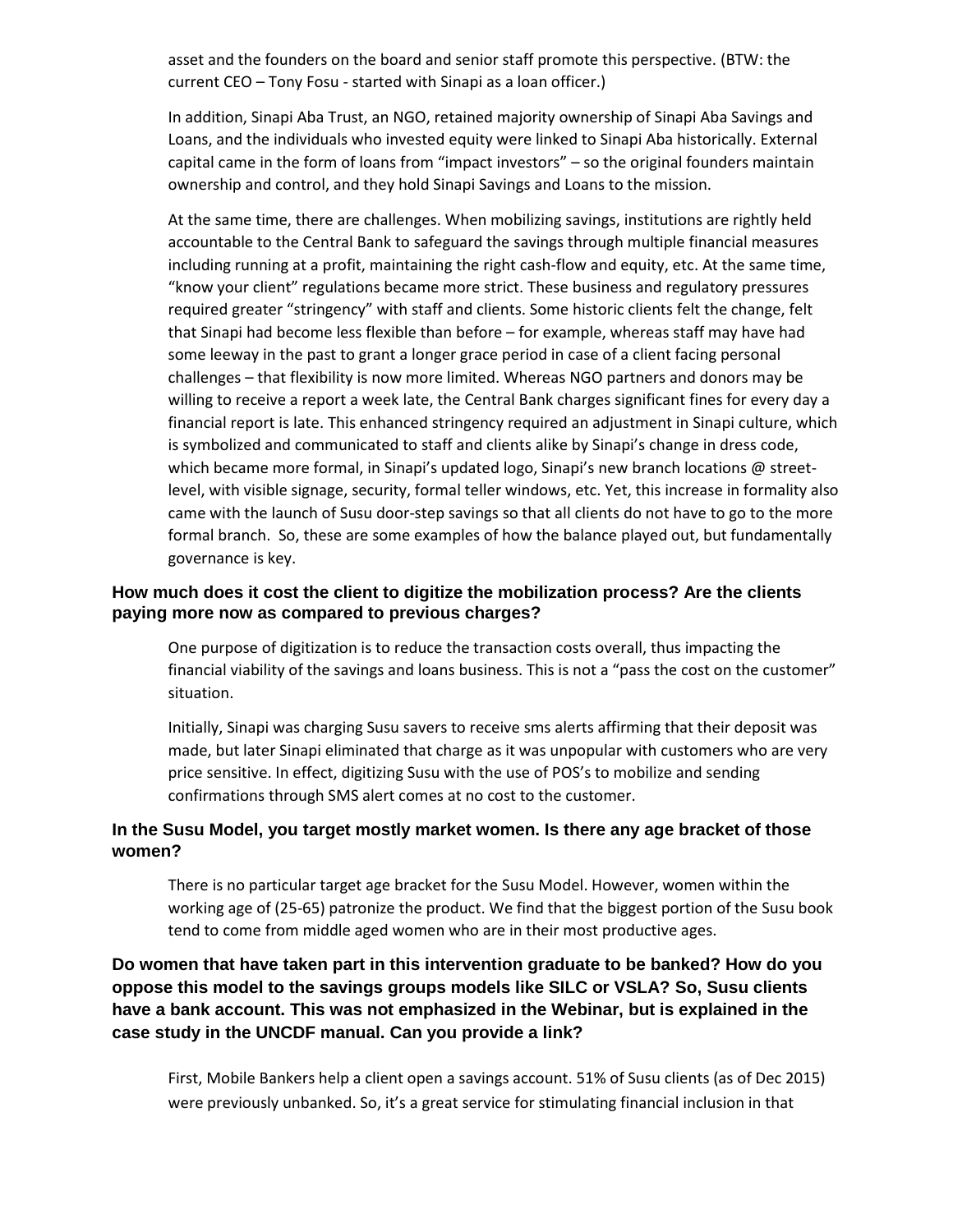sense. Sinapi is becoming acting in linking savings and loans groups to formal accounts now. This will help Sinapi reach deeper into rural areas. Susu is a great product for dense market situations – whether daily or more rural markets that take place on specific days of the week. Some savings and loans groups, however, are based in villages and engage less economically active women (and men). Sinapi is working with CARE and others to adjust the model to engage these clients. (Statistics comparing the demographics of people participating in these two different services are not available, unfortunately).

#### Link: <http://www.uncdf.org/article/2046/digital-financial-services-toolkit-1-use-mobile-as-a-tool>

#### **How easy and cheap is setting up a Sinapi without grant funding?**

Sinapi Aba Savings and Loans was established by Sinapi Aba Trust, an NGO with a deep history as the first microfinance institution in Ghana. Sinapi Aba Trust received significant grant funding over the years. As the microfinance portfolio grew and loans were re-paid these grants transition into equity, owned by the Trust. When the Trust establishing the Savings and Loan Company, this equity was transferred to the Company (which is owned primarily by the Trust). The transition required significant equity capital, so individuals then also invested in Sinapi Aba Savings and Loans. Grant funds were very important in the transition a) beforehand, to get ready and get approved by the Central Bank, and b) during/afterwards for IT investment, for staff training, for construction of physical branches (which require specific building materials and IT and safes, etc. c). Outside of Sinapi, grants were used by a range of stakeholders to support changes in the regulatory and operating environment that enable Sinapi to function well. So, I'm not sure what you meant exactly, but no it is not easy or cheap to set up a Sinapi. If you have an established savings and loans company … to set up mobile bankers to offer a product like Susu is not expensive (without the technology). While it is not "easy," the manuals/guides provided by UNCDF will shorten the learning curve.

**For some country contexts or levels of financial and digital literacy where we can have women doing savings and borrow less, how can FSPs like Sinapi Aba can meet the cost for investment with this technology in use?**

I am not clear on the question, but some of the above responses may help. If your question has not been addressed however, please contact panelist Kwaku Acheampong directly [\(kacheampong@sinapiaba.com\)](mailto:kacheampong@sinapiaba.com).

# Jeff's Presentation

**For a webinar titles "Savings Mobilization for low-income women," I don't think I've heard anything about women specifically. Could Kwaku and Jeff please talk a little bit more about the differentiated access/uptake of both the savings and lending services by women and men? And the gendered impacts resulting from Sinapi Aba's transformation from an MFI credit led institute to a more holistic financial services provider?**

MPM:I I think this was asked during the webinar. The basic message for reaching women from this experience is this: go to where women are, use the way of interacting they are used to (in